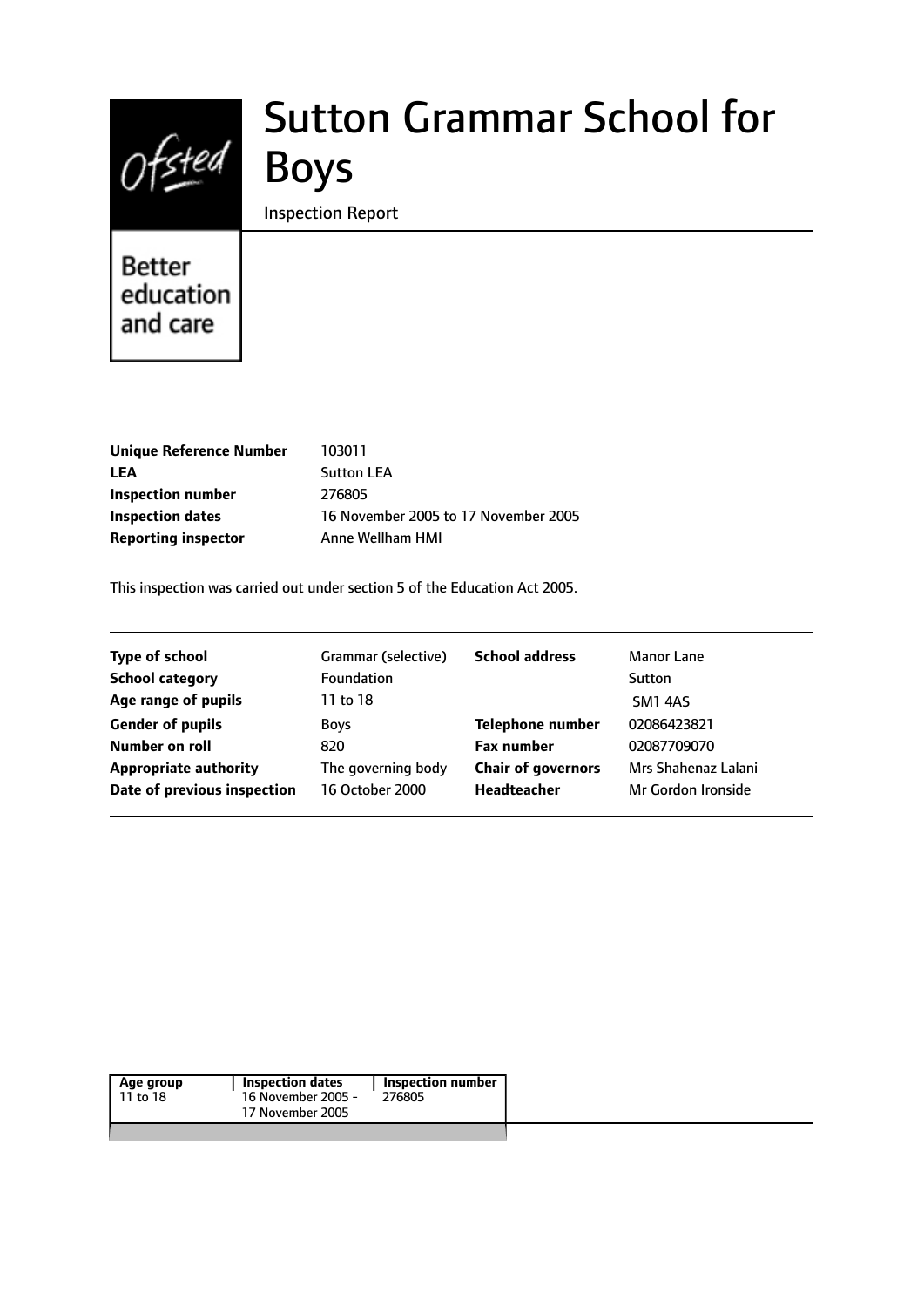© Crown copyright 2006

#### Website: www.ofsted.gov.uk

This document may be reproduced in whole or in part for non-commercial educational purposes, provided that the information quoted is reproduced without adaptation and the source and date of publication are stated.

Further copies of this report are obtainable from the school. Under the Education Act 2005, the school must provide a copy of this report free of charge to certain categories of people. A charge not exceeding the full cost of reproduction may be made for any other copies supplied.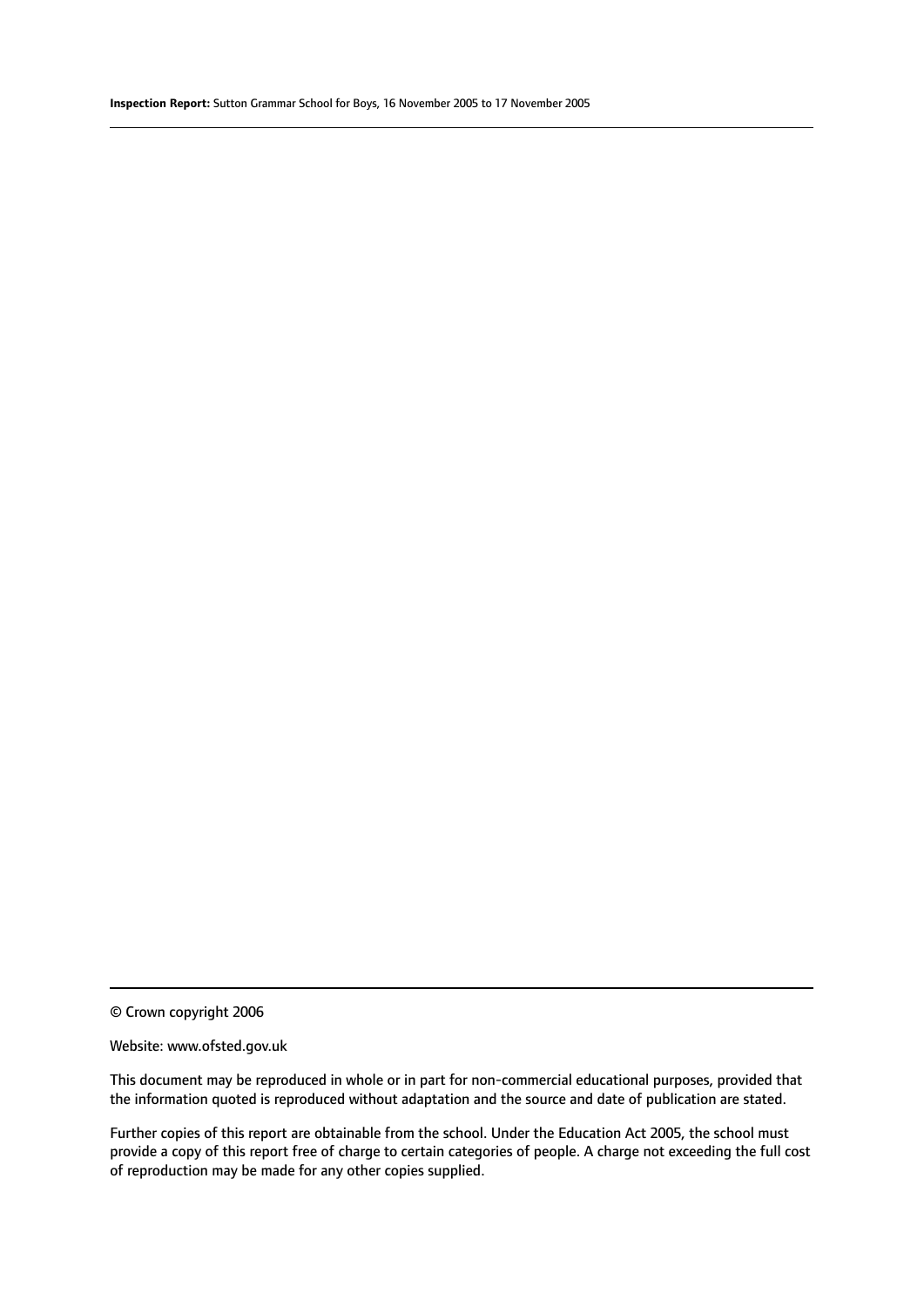## **Introduction**

The inspection was carried out by two of Her Majesty's Inspectors and two additional inspectors.

## **Description of the school**

Sutton Grammar School for Boys is a selective school with entry via a competitive examination at 11+. The school has 820 boys on roll, 220 of whom are in the sixth form. It is located in Sutton, a relatively small, affluent outer London borough. Most of the boys come from central Sutton and adjacent parts of Surrey and Merton. In recent years, applications from a wider area have become common. The school is full and is quite crowded on a compact, town centre site with no green space although there are extensive off-site sports facilities. Most boys are White British with just over a quarter from minority ethnic backgrounds the most significant of Indian origin. The percentage of pupils with learning difficulties and disabilities is well below the national average as is the percentage entitled to free school meals.

### **Key for inspection grades**

| Outstanding  |
|--------------|
| Good         |
| Satisfactory |
| Inadequate   |
|              |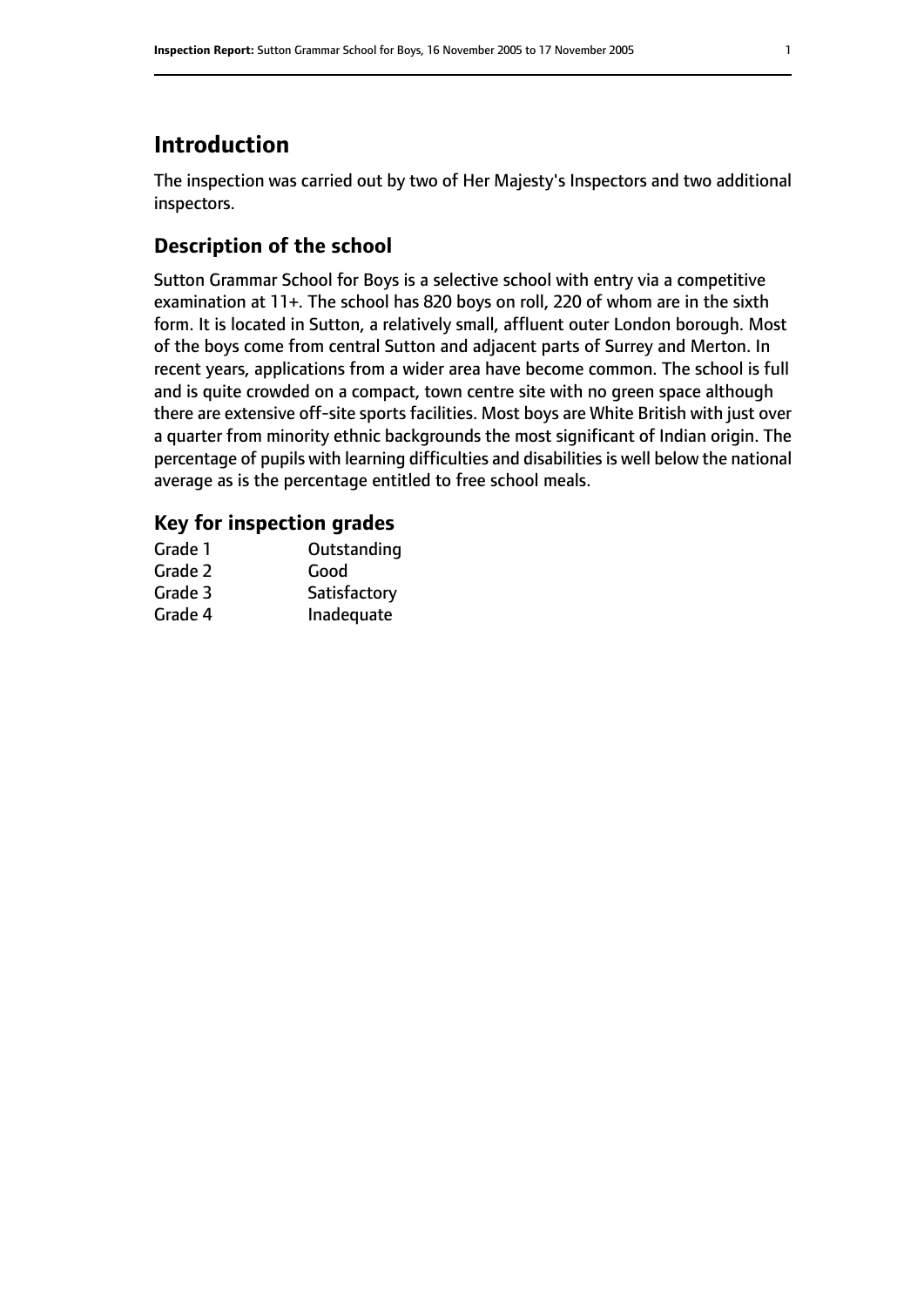## **Overall effectiveness of the school**

#### **Grade: 2**

The school is proud of its strong ethos. It school provides an effective education within a caring, orderly and supportive environment. Attendance and behaviour is outstanding and pupils are proud to be part of the school. Standards are very high. Teachers track the performance of their pupils well and give clear guidance on how they need to improve and as a result all groups of pupils make good progress. Good attention is paid to personal development and well being and pastoral support for individual students is strong. However, the pastoral curriculum is not structured or delivered consistently across all key phases.The school has a commitment to improve and the strategies used to achieve improvement are generally effective. Since the last inspection the school has taken steps to further raise standards particularly in the use of information communication technology (ICT) as an administrative and teaching tool and in improving the accommodation. The new sports hall and modern language centre, as well as the new arts centre have improved facilities significantly and the benefits are recognised by the students. The school has been awarded Specialist School status for science. Resources are used well and the school gives good value for money. The school's self evaluation is good and inspectors broadly agree with the overall judgements of the school. There is an open sharing ethos between staff at all levels that results in effective outcomes for pupils' learning and well being despite a lack of formalised structures and systems.The school is effective at gathering the views of pupils, staff and parents and works with a range of community partners, but does not fully realise the potential of these links to provide learning opportunities and further students' personal development.

#### **Effectiveness and efficiency of the sixth form**

#### **Grade: 2**

The sixth form is well established and oversubscribed. It is well led and managed. Good guidance is provided during Year 11 to enable students to make the best subject choices for study in Year 12. A minority of Year 12 students do not develop the skills needed to adapt to the demands of learning at AS level quickly enough. Teachers are aware of this and careful target setting with regular feedback to students on their performance through the form tutor system help to secure good progress. All students are fully aware of the final grades they are expected to achieve, and know what steps need to be taken to reach them. Achievement over the two years is good resulting in outstanding results at the end of Year 13.

#### **What the school should do to improve further**

\* improve the rate of progress made by all students during Key Stage 4\* plan and implement a coherent programme of PSHE and citizenship across all key phases\* ensure greater consistency in departmental management, review and development planning\* consider how links with partners and the community can be used to improve students' learning and further their personal development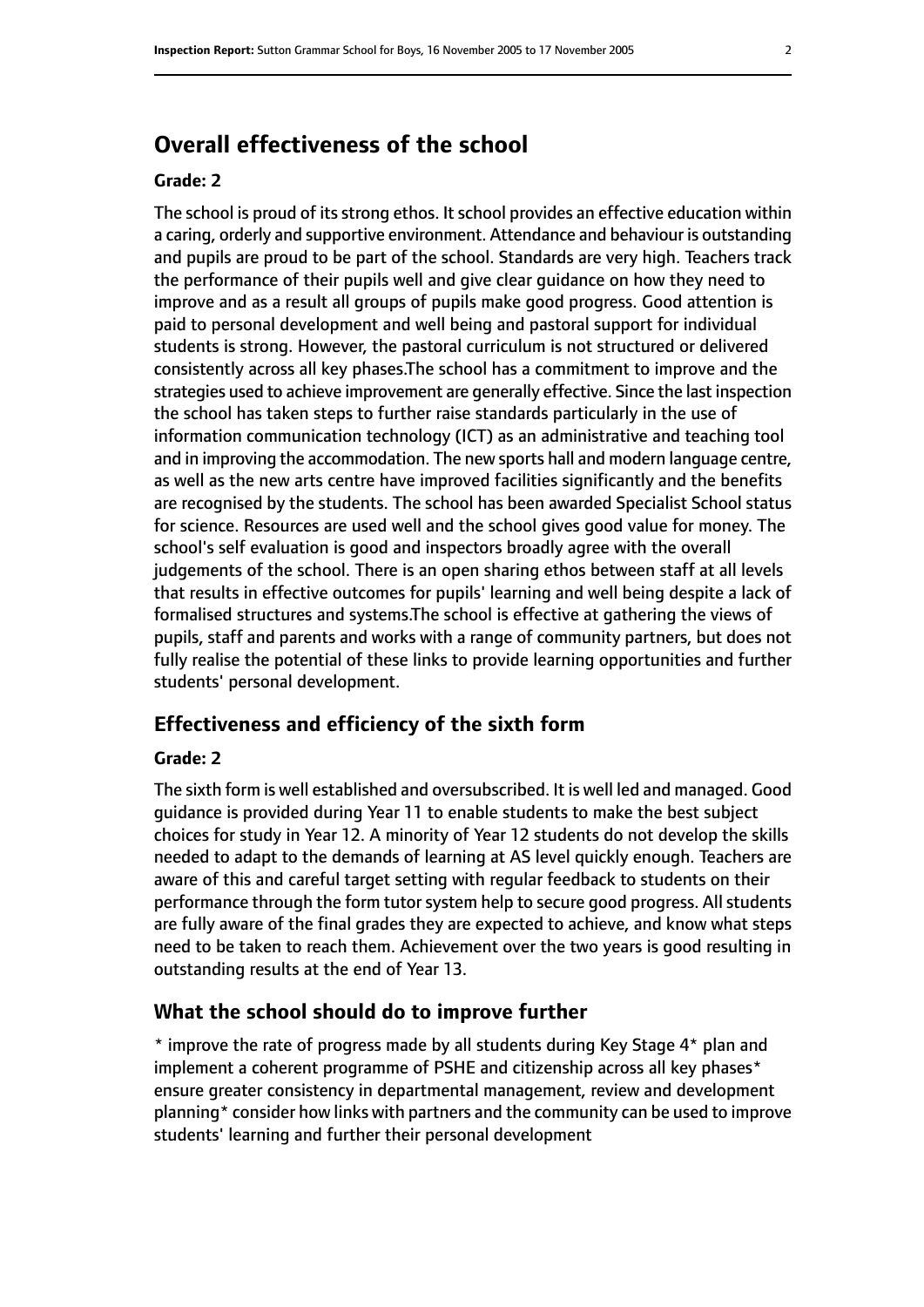## **Achievement and standards**

#### **Grade: 2**

Achievement and standards are good. Pupils enter the school with standards which are well above the national average. Good teaching builds on these and as a result progress from entry until the end of Key Stage 3 is good with students achieving high national curriculum levels. Although standards achieved in Key 4 are very good, the progress pupils make when compared to pupils elsewhere with similarly high levels of prior attainment, is average.At both Key Stage 4 and in the sixth form, pass rates are very high and the percentage of students achieving the highest grades has steadily improved. Performance in some subjects is very good, for example students achieve results well above average at GCSE and A Level in mathematics and geography. Physics results at A Level are outstanding. There are some subjects where performance, although relatively high compared with national averages, is not as good as might be expected given prior attainment and standards in other subjects. Senior managers are well aware of these differences through their careful analysis of assessment data and have identified appropriate areas for improvement.

#### **Personal development and well-being**

#### **Grade: 2**

Students' personal development is good. Inspectors do not agree with the school that it is outstanding overall. There are excellent features; behaviour is outstanding and levels of attendance and punctuality are very high. Students get on well with each other and recognise a strong 'sense of camaraderie'. For example, sixth formers act as mentors and Year 8 students become 'buddies' to Year 7 students when they join the school. Bullying and racist incidents are very rare and students know that when they do occur they are resolved quickly and effectively. Students feel safe within the school community.Students are articulate and confident learners, they have high aspirations, which are well supported and they demonstrate good social, cultural and moral awareness. The development of their spiritual awareness is less effective. Students are aware of the need to work safely in lessons and of the possible dangers that exist within society. There is an excellent provision for healthy exercise through extensive sports facilities although the school does not always actively encourage the need for healthy eating. Students are keen to become involved within the school community and the school council is a means of allowing students to express their views. However, some of students feel that their views do not always influence the decision making process and the pace of change is slow. Students care about those less fortunate than themselves and raise a great deal of money for a range of charities. Links with the wider community are not used fully to further students' learning or promote their well being.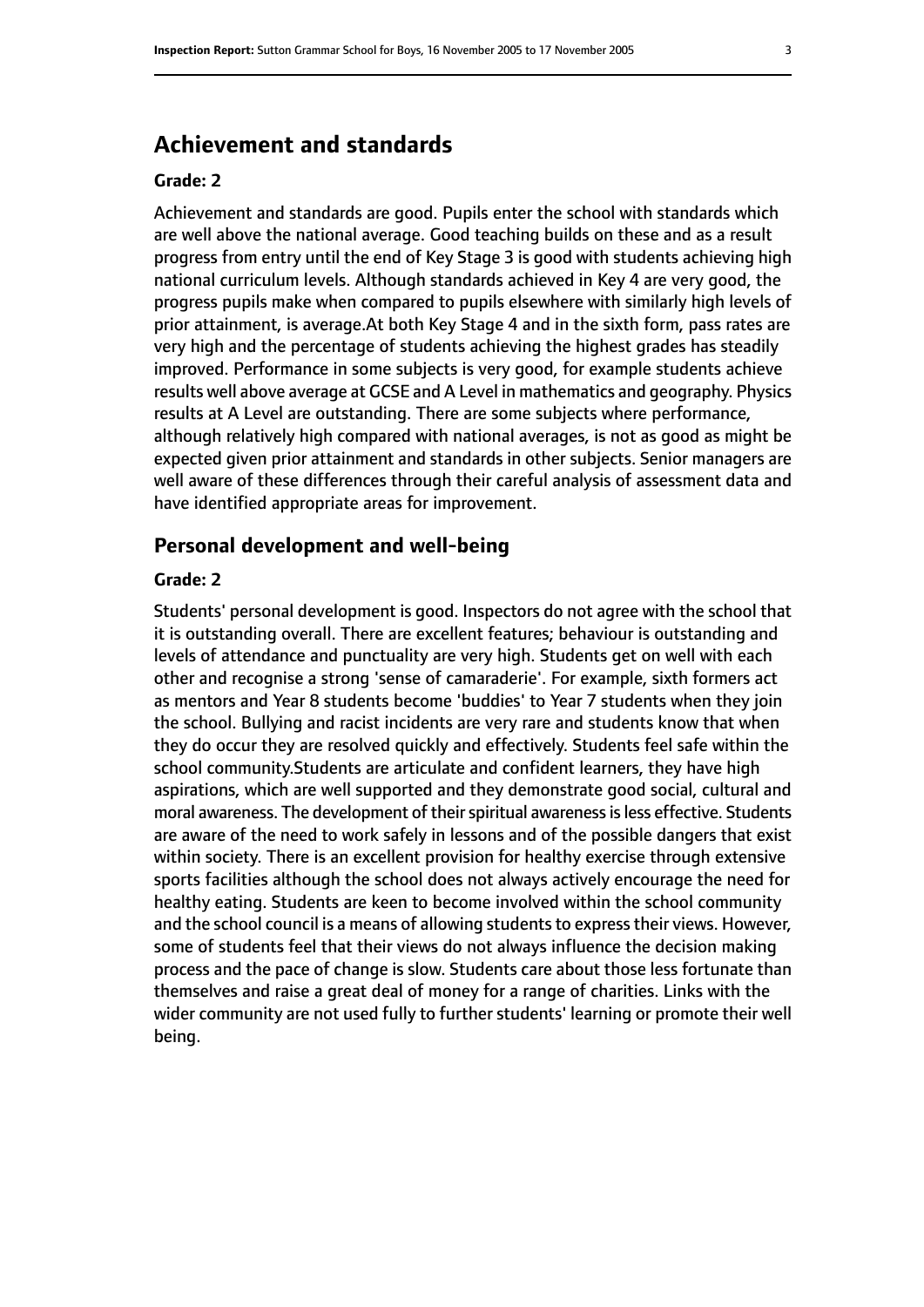## **Quality of provision**

#### **Teaching and learning**

#### **Grade: 2**

The quality of teaching and learning is good. Teachers demonstrate excellent subject knowledge, plan their lessons effectively and build good relationships with the students. Pupils' behaviour in lessons is exemplary; they are eager to learn and are responsive. They enjoy opportunities to participate in lessons, and respond to the enthusiasm that many of their teachers display. In good lessons, there is a clear sense of purpose, pace of teaching is brisk and good use of questioning and resources promote good learning. Teachers in these lessons give good feedback and provide opportunities for students to be involved in assessing and reviewing their own learning. In less effective lessons, groups of pupils are not always fully involved and a small group of students are allowed to dominate discussions. Teaching and learning is also good in the sixth form. Students value the high quality of teaching they receive in most lessons and their learning is helped significantly by their motivation and mature behaviour. Close attention is paid to their progress and opportunities are available for one to one support and guidance.Systems are in place, at whole school, faculty and department level to support teachers to develop professionally and improve teaching and learning strategies.

#### **Curriculum and other activities**

#### **Grade: 2**

Curriculum provision in the school and in the sixth form is good. The school reviews its curriculum annually, and responds positively to students' interests and career aspirations. All the compulsory elements of the curriculum are in place. Students in Year 8 can choose to study two from three modern foreign languages. The lack of a well structured and effectively delivered personal, social, health education and a citizenship programme at Key Stage 3 is limiting students' personal development and awareness. At Key Stage 4, the choice of GCSE courses is very good and this includes a short course in religious education. Subjects offered from Year 10 onwards are adjusted annually to reflect student preferences. The sixth form curriculum has an increasing choice of academic courses with the recent introduction of psychology, theatre studies and information technology and plans to introduce philosophy and critical thinking during the next academic year. Students appreciate the very good range of extra-curricular and enrichment opportunities that provide good support for the development of their overall academic and personal needs.

#### **Care, guidance and support**

#### **Grade: 2**

The care, guidance and support provided by the school are good overall and that provided for individual students is often outstanding. Staff know the students very well and are therefore able to target support at those who require help most. Students find teachers approachable and good arrangements exist to meet the needs of the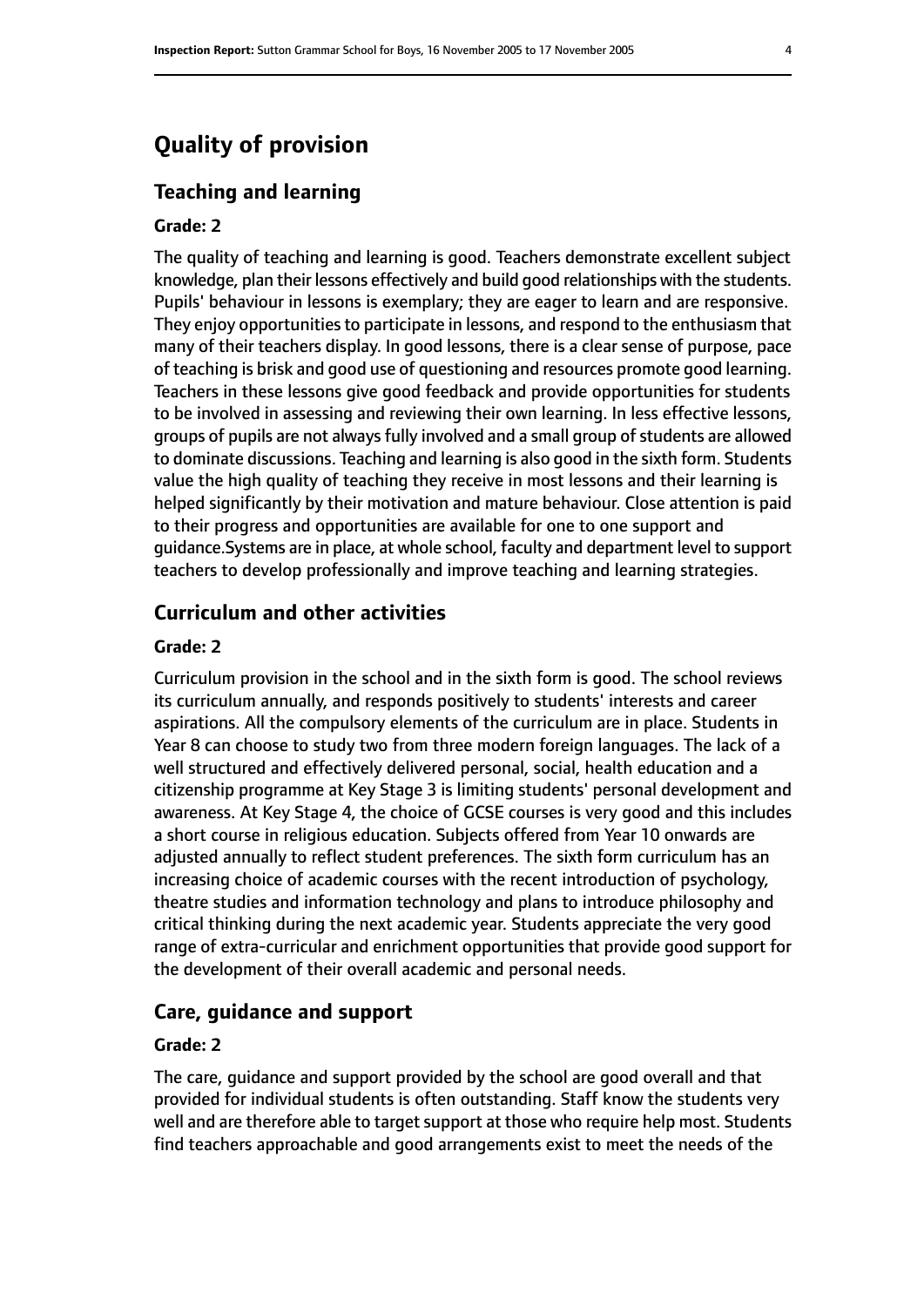more vulnerable students and those with learning disabilities. There is a commitment in the school to ensuring that students are safe and aware of the possible dangers they might encounter within the wider community. The arrangement for dealing with child protection and health and safety are sound. Risk assessments are in place and governors play a role in monitoring their application.Half termly interim assessments provide tutors with a good range of performance data which enables them to support and advise their students. Tutors play a key part in this role. The level of advice provided about progression from years 9 and 11 is appropriate. The school organises an informative Careers Fair, which is well supported by local businesses and provides a very good opportunity for students to increase their understanding of possible career pathways.

#### **Leadership and management**

#### **Grade: 2**

Leadership and management are good. The headteacher and senior managers know staff and pupils extremely well and are very committed to raising standards and improving the quality of education. The school has a good capacity for further improvement. The expansion of the senior management group has improved strategic leadership and allows the headteacher to delegate more effectively. Through their involvement in the academic and pastoral boards managers develop a shared vision for improvement which is disseminated to other members of staff. Processes that lead to improvement are not always formally documented but they are understood by staff at all levels and implemented effectively. Lessons are monitored and observed regularly as part of the performance management procedures and provide accurate assessments of the quality of teaching and learning. Individuals have considerable autonomy within their areas of responsibility and approaches to subject leadership and development are not consistent. Quality assurance and self review is not formalised but managers use a range of methods, including good use of data, to monitor and evaluate the effectiveness of their departments. They track pupils' progress well and inform students of what they have to do to improve.The governing body are well informed about strategic planning and provide a suitable level of challenge through debate and discussion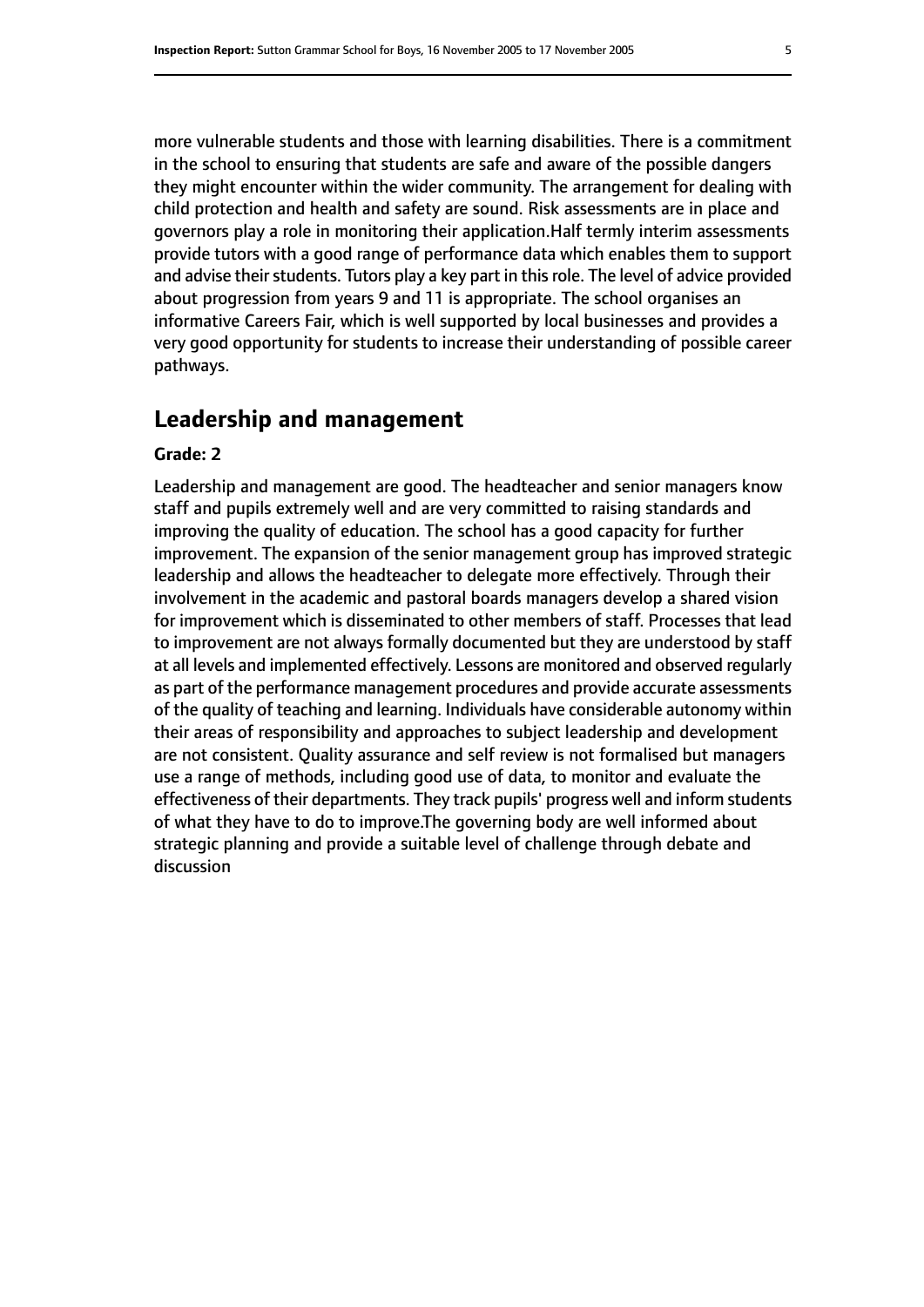**Any complaints about the inspection or the report should be made following the procedures set out inthe guidance 'Complaints about school inspection', whichis available from Ofsted's website: www.ofsted.gov.uk.**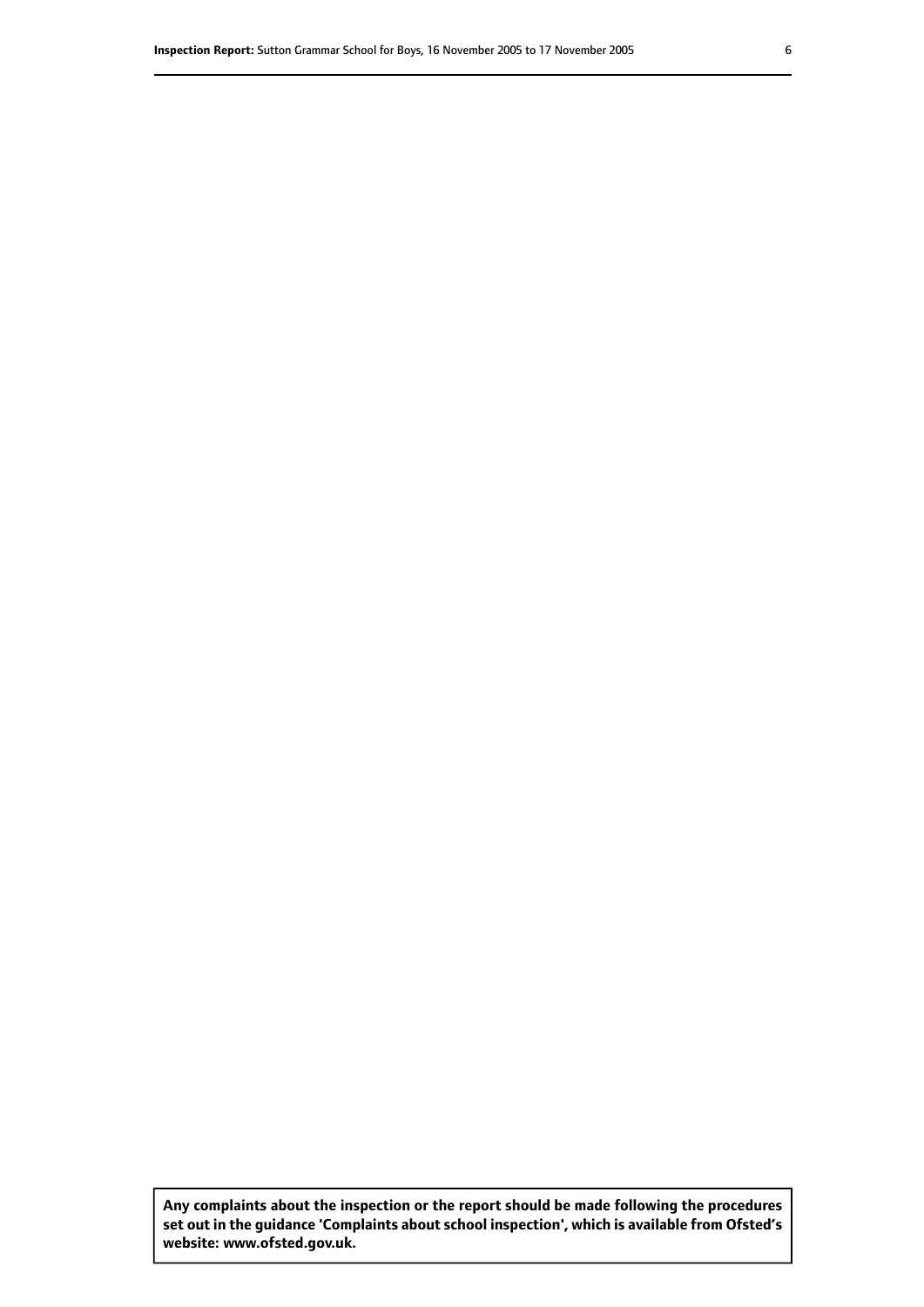## **Inspection judgements**

| Key to judgements: grade 1 is outstanding, grade 2 good, grade 3 | School<br><b>Overall</b> | $16-19$ |
|------------------------------------------------------------------|--------------------------|---------|
| satisfactory, and grade 4 inadequate                             |                          |         |

#### **Overall effectiveness**

| How effective, efficient and inclusive is the provision of education,<br>integrated care and any extended services in meeting the needs of<br>learners? |     |           |
|---------------------------------------------------------------------------------------------------------------------------------------------------------|-----|-----------|
| How well does the school work in partnership with others to promote<br>learners' well-being?                                                            |     |           |
| The quality and standards in foundation stage                                                                                                           | ΝA  | <b>NA</b> |
| The effectiveness of the school's self-evaluation                                                                                                       |     |           |
| The capacity to make any necessary improvements                                                                                                         | Yes | Yes       |
| Effective steps have been taken to promote improvement since the last<br>inspection                                                                     | Yes | Yes       |

#### **Achievement and standards**

| How well do learners achieve?                                                                               |  |
|-------------------------------------------------------------------------------------------------------------|--|
| The standards <sup>1</sup> reached by learners                                                              |  |
| How well learners make progress, taking account of any significant variations<br>between groups of learners |  |
| How well learners with learning difficulties and disabilities make progress                                 |  |

#### **Personal development and well-being**

| How good is the overall personal development and well-being of the<br>learners?                                  |  |
|------------------------------------------------------------------------------------------------------------------|--|
|                                                                                                                  |  |
| The extent of learners' spiritual, moral, social and cultural development                                        |  |
| The behaviour of learners                                                                                        |  |
| The attendance of learners                                                                                       |  |
| How well learners enjoy their education                                                                          |  |
| The extent to which learners adopt safe practices                                                                |  |
| The extent to which learners adopt healthy lifestyles                                                            |  |
| The extent to which learners make a positive contribution to the community                                       |  |
| How well learners develop workplace and other skills that will contribute to<br>their future economic well-being |  |

#### **The quality of provision**

| How effective are teaching and learning in meeting the full range of<br>the learners' needs?          |  |
|-------------------------------------------------------------------------------------------------------|--|
| How well do the curriculum and other activities meet the range of<br>needs and interests of learners? |  |
| How well are learners cared for, guided and supported?                                                |  |

 $^1$  Grade 1 - Exceptionally and consistently high; Grade 2 - Generally above average with none significantly below average; Grade 3 - Broadly average; Grade 4 - Exceptionally low.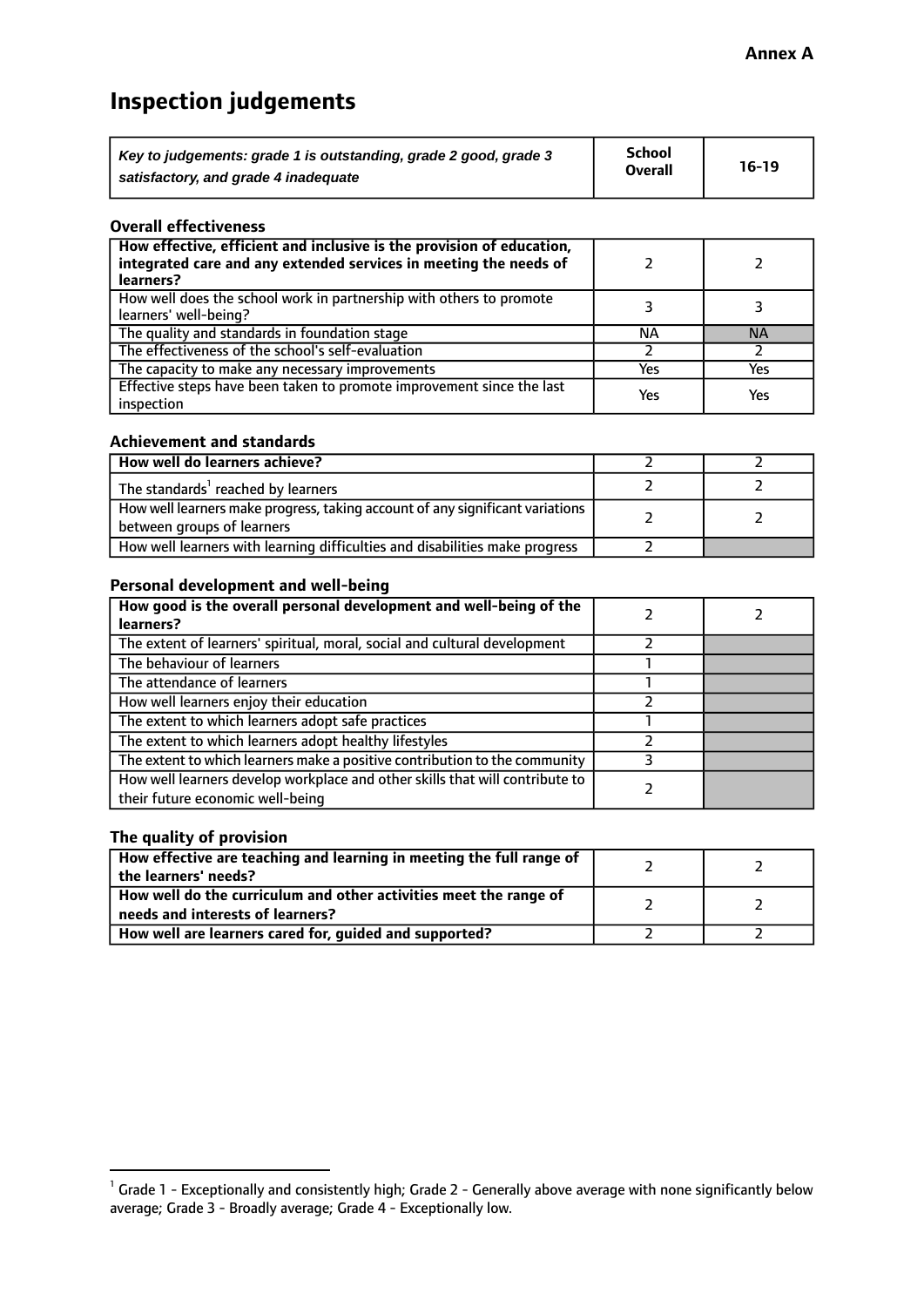## **Leadership and management**

| How effective are leadership and management in raising achievement<br>and supporting all learners?                                              |     |     |
|-------------------------------------------------------------------------------------------------------------------------------------------------|-----|-----|
| How effectively leaders and managers at all levels set clear direction leading<br>to improvement and promote high quality of care and education |     |     |
| How effectively performance is monitored, evaluated and improved to meet<br>challenging targets, through quality assurance and self-review      |     |     |
| How well equality of opportunity is promoted and discrimination tackled so<br>that all learners achieve as well as they can                     |     |     |
| How effectively and efficiently resources are deployed to achieve value for<br>money                                                            |     |     |
| The extent to which governors and other supervisory boards discharge their<br>responsibilities                                                  |     |     |
| The adequacy and suitability of staff to ensure that learners are protected                                                                     | Yes | Yes |

| The extent to which schools enable learners to be healthy                                     |            |  |
|-----------------------------------------------------------------------------------------------|------------|--|
| Learners are encouraged and enabled to eat and drink healthily                                | Yes        |  |
| Learners are encouraged and enabled to take regular exercise                                  | <b>Yes</b> |  |
| Learners are discouraged from smoking and substance abuse                                     | Yes        |  |
| Learners are educated about sexual health                                                     | Yes        |  |
| The extent to which providers ensure that learners stay safe                                  |            |  |
| Procedures for safeguarding learners meet current government requirements                     | Yes        |  |
| Risk assessment procedures and related staff training are in place                            | <b>Yes</b> |  |
| Action is taken to reduce anti-social behaviour, such as bullying and racism                  | Yes        |  |
| Learners are taught about key risks and how to deal with them                                 | Yes        |  |
| The extent to which learners make a positive contribution                                     |            |  |
| Learners are helped to develop stable, positive relationships                                 | <b>Yes</b> |  |
| Learners, individually and collectively, participate in making decisions that affect them     | <b>Yes</b> |  |
| Learners are encouraged to initiate, participate in and manage activities in school and the   | <b>Yes</b> |  |
| wider community                                                                               |            |  |
| The extent to which schools enable learners to achieve economic well-being                    |            |  |
| There is provision to promote learners' basic skills                                          | Yes        |  |
| Learners have opportunities to develop enterprise skills and work in teams                    | Yes        |  |
| Careers education and quidance is provided to all learners in key stage 3 and 4 and the sixth | Yes        |  |
| form                                                                                          |            |  |
| Education for all learners aged 14-19 provides an understanding of employment and the         | Yes        |  |
| economy                                                                                       |            |  |